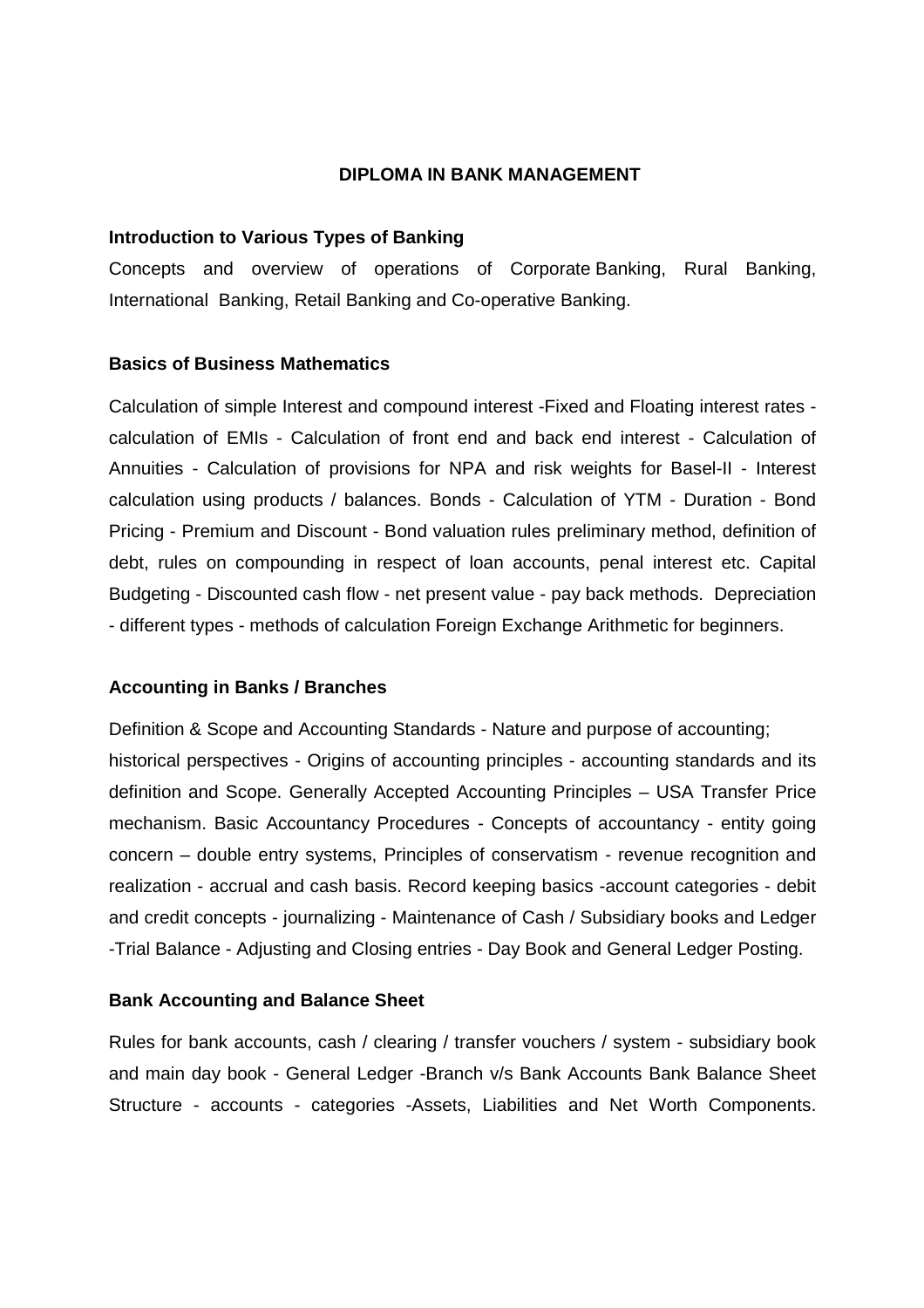Accounting for NPA / Provisioning / Suit Filed Accounts. Preparation of Final Accounts - Final Accounts of Banking Companies. Disclosure requirements.

## **Computerized Accounting**

Accounting in electronic environment - methods - procedures - security - rectification. Core banking environment is to be highlighted. Standard books maintained for different accounts are to be shown as model.

## **Financial Management of Banks**

## **Risk Management**

Risk-Concept - Risk in Banks - Risk Management Framework - Organisational Structure – Risk Identification - Risk Measurement / - Sensitivity - Basis Point Value (BPV) - Duration –Downside Potential - Value at Risk, Back Testing - Stress Testing - Risk Monitoring and Control – Risk Reporting - Market Risk identification, Measurement and management / credit risk - rating methodology, risk weights, eligible collateral for mitigation, guarantees; credit ratings, transition matrices, default probabilities, Credit risk spreads, risk migration and credit metrics , Counterparty risk. Credit exposures, recovery rates, risk mitigation techniques, - / Operational and integrated Risk Management - Risk management and capital Management - Basel-II - Current guidelines on risk management.

# **Treasury Management**

Concepts and function; instruments in the treasury market, development of new financial products, control and supervision of treasury management, linkage of domestic operations with foreign operations. Interest rate risk, interest rate futures Mix / Pricing of Assets, Liabilities - On-Balance Sheet Investment and Funding Strategies – Stock options, debt instruments, bond portfolio strategy, risk control and hedging instruments. Investments - Treasury bills, money market instruments such as CDs, CPs, IBPs Securitisation and Forfaiting; refinance and rediscounting facilities. Derivatives - Credit Default Swaps / Options.